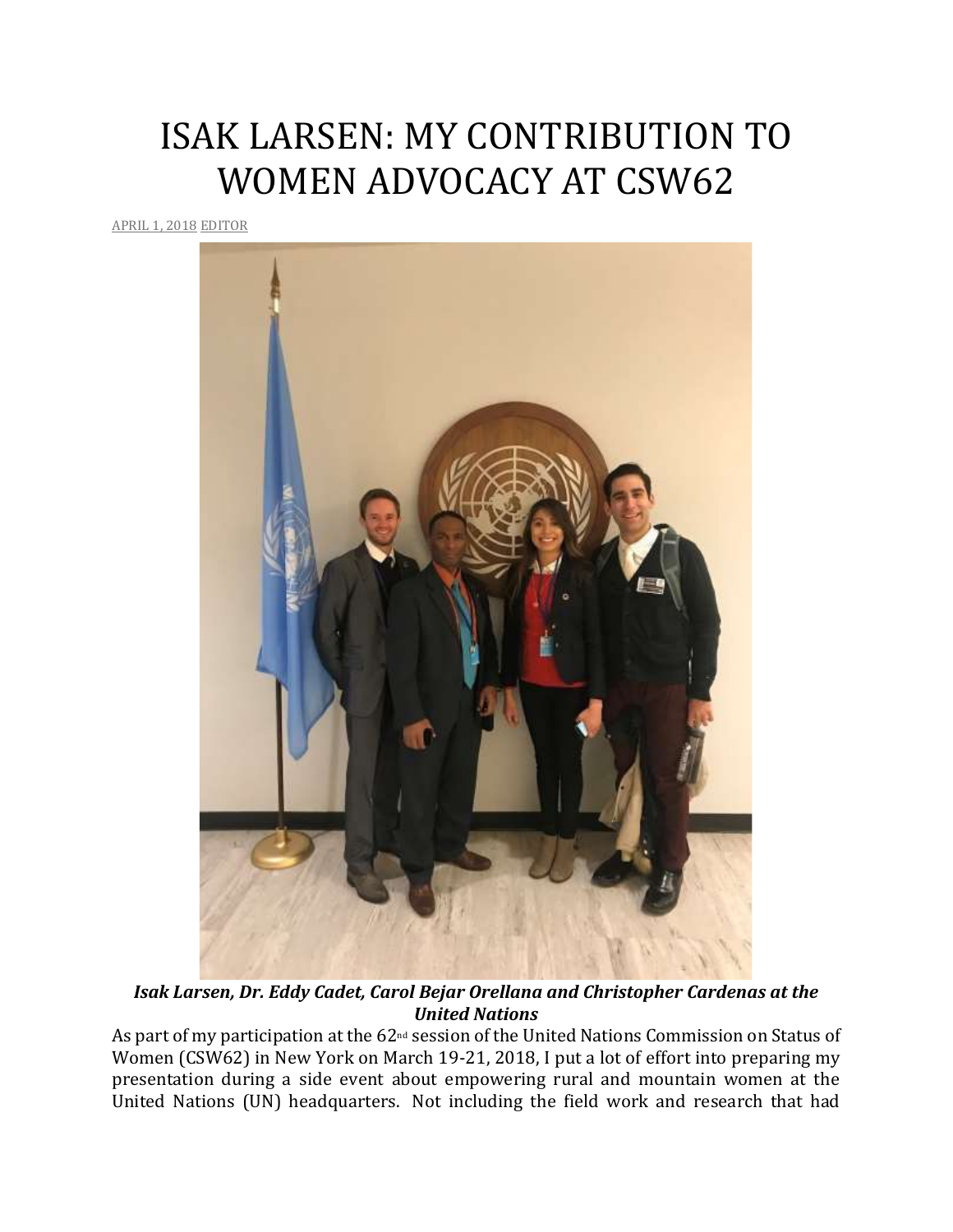already been done, the PowerPoint presentation that I gave took a lot of fine tuning and practice. I had to cover the research, along with how it applied to the status of women in Senegal and about engaged learning at Utah Valley University (UVU). Before preparing this presentation, I had never heard anyone talk about UVU's engaged learning model before, but now I realize that I have been benefiting from that model ever since I got to UVU. Ever since I got here, I have been invited to work with professors on research projects, have gone on field trips, and know each of my professors personally. It is easy to see that they are engaged in me and my progress in school.

When we went to New York, everything was a new experience for me. One thing that stood out to me was that even though I am an unknown, unimportant young guy from a small town in Arizona, nobody there knew that. I was treated, not like a student, but like what I was doing and what I was presenting was important outside of academia. It is, and was that important but telling others about it in New York reiterated to me the importance of my research, engaged learning in schools, and thinking about women's rights.



*Isak Larsen (first from the right) presents during a side event at CSW62* The worldwide status of women became so much more important to me. Being a man in the United States of America, I don't think about women's rights, and if I do, I see that they have equal opportunity and ability in the vast majority of arenas in our country. In New York I learned of the struggles of women in other countries. For example, I befriended a group of female college students from the Chechen Republic in Russia. There, it is the "norm" for men to abuse women however they please with no repercussions in informal settings, but in formal dating, men and women are not allowed to touch each other. Meanwhile, in